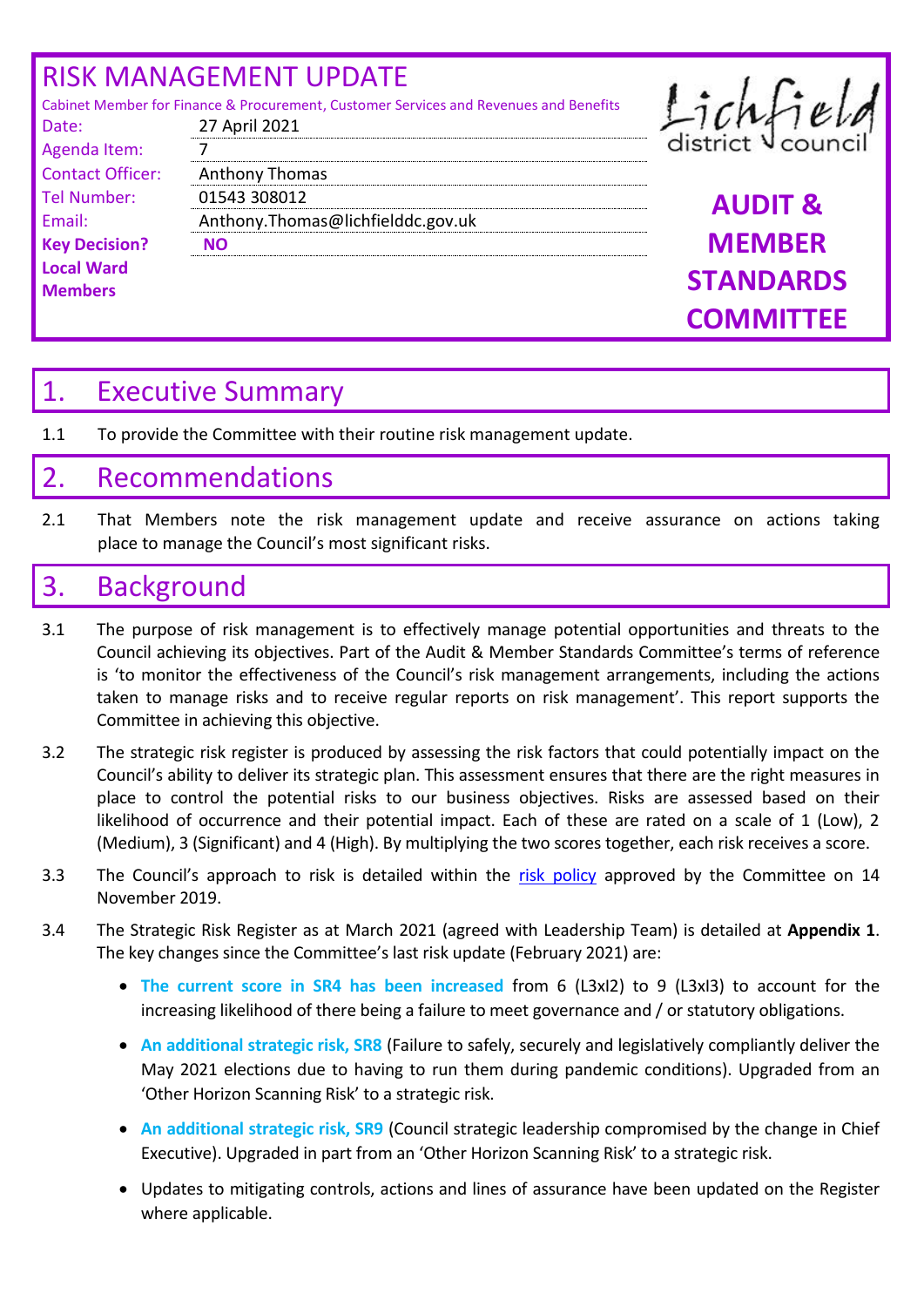'Other Horizon Scanning Risks Arising at March 2021' these risks which are not strategic risks currently, but that need a 'watching brief' have also been updated at the end of the Register. The change to procurement as a result of leaving the European Union has been removed as there has been minimal changes to EU practice. SR8 and SR9 upgraded from a scanning risk.

All changes have been highlighted on the Risk Register at **Appendix 1**.

3.5 The Council's 7 strategic risks at 3 February 2021 (left) and the current 9 strategic risks (right) are shown below:



- **SR1:** Pressures on the availability of finance may mean the Council is not able to deliver the key priorities of the strategic plan.
- **SR2:** Resilience of teams to effectively respond to a further serious disruption to services.
- **SR3**: Capacity and capability to deliver / adapt the new strategic plan to emerging landscape.
- **SR4 (Increased)**: Failure to meet governance and / or statutory obligations e.g. breach of the law.
- **SR5**: Failure to adequately respond to the wider socio-economic environment over which the Council may have little control, but which may impact on the growth and prosperity of the local area.
- **SR6**: Failure to innovate and build on positives / opportunities / learning arising (including from the Covid-19 situation) to maximise outcomes for the Council, e.g. technological solutions.
- **SR7**: Threat to the Council's ICT systems of a cyber-attack.
- **SR8 (Additional)**: Failure to safely, securely and legislatively compliantly deliver the May 2021 elections due to having to run them during the pandemic conditions.
- **SR9 (Additional)**: Council strategic leadership is compromised by the change in Chief Executive.
- 3.6 SR1, SR2, SR4 and SR9 remain outside of appetite (within the red zone) and are therefore being actively managed with the aim to bring them back within tolerance. However, there are many external factors associated with these risks, which are beyond the Council's control.
- 3.7 Work to review of the effectiveness of our sub strategic (service / operational) and project risk has now been completed. In summary:
	- The 3 lines of assurance approach (as used in the Strategic Risk Register) has now been adopted for sub-strategic risks (i.e. service level risks).
	- Heads of Service have compiled their first draft service risk registers using the new approach.
	- There is no longer a requirement to record and manage risks below service level (services or teams are, however, at liberty to do so if it meets their business requirement).
	- Project risks continue to be managed in accordance with accepted project methodology (i.e. PRINCE2).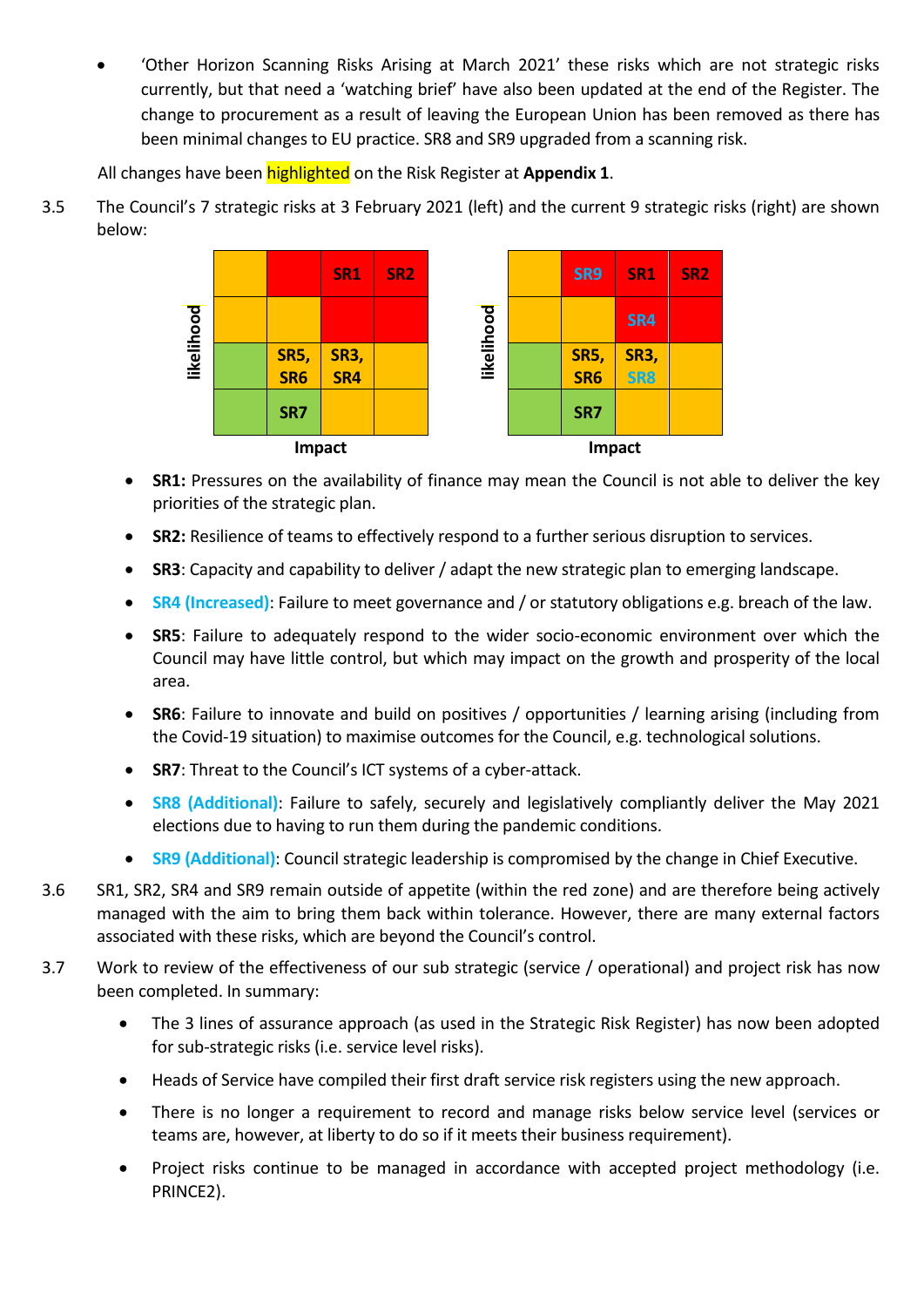| <b>Alternative Options</b>                                      | None.                                                                                                                                                                                                                     |
|-----------------------------------------------------------------|---------------------------------------------------------------------------------------------------------------------------------------------------------------------------------------------------------------------------|
| Consultation                                                    | Leadership Team have been consulted on this Strategic Risk Update.                                                                                                                                                        |
| Financial<br>Implications                                       | Risk management processes consider value for money at all times of the process.<br>Failure to manage risks could lead to the Council being faced with costs that could<br>impact on its ability to achieve its objectives |
| Contribution to the<br>Delivery of the<br><b>Strategic Plan</b> | Sound risk management ensures that risks affecting the delivery of the strategic plan<br>are identified and managed.                                                                                                      |
| Equality, Diversity<br>and Human Rights<br>Implications         | None.                                                                                                                                                                                                                     |
| Crime & Safety<br><b>Issues</b>                                 | None.                                                                                                                                                                                                                     |
| Environmental<br>Impact                                         | Risks arising from climate change and the green agenda are currently a 'watching<br>brief' item for the strategic risk register.                                                                                          |
|                                                                 | Risks associated with non-compliance with GDPR are included within SR4: Failure to                                                                                                                                        |
| GDPR / Privacy<br><b>Impact Assessment</b>                      | meet governance and / or statutory obligations e.g. breach of the law (e.g. Health &<br>Safety, GDPR, procurement, Safeguarding.                                                                                          |

|   | <b>Risk Description</b>                                        | How We Manage It                                                                                                                                                                                                                                              | Severity of Risk (RYG)                                                        |
|---|----------------------------------------------------------------|---------------------------------------------------------------------------------------------------------------------------------------------------------------------------------------------------------------------------------------------------------------|-------------------------------------------------------------------------------|
| A | Failure to manage known risks and<br>opportunities proactively | Strategic risks are closely monitored by<br>the Audit & Member Standards<br>Committee, Cabinet Member and<br>Leadership Team.<br>Reports to Audit & Member Standards<br>Committee provide assurance that<br>active steps are being taken to control<br>risks. | Likelihood - Green<br>Impact - Yellow<br>Severity of risk - Green (tolerable) |

# Background documents:

Risk Management Update - Audit & Member Standards Committee 3 February 2021.

Risk Management Update including the Risk Management Policy – Audit and Member Standards Committee 14 November 2019

Relevant web links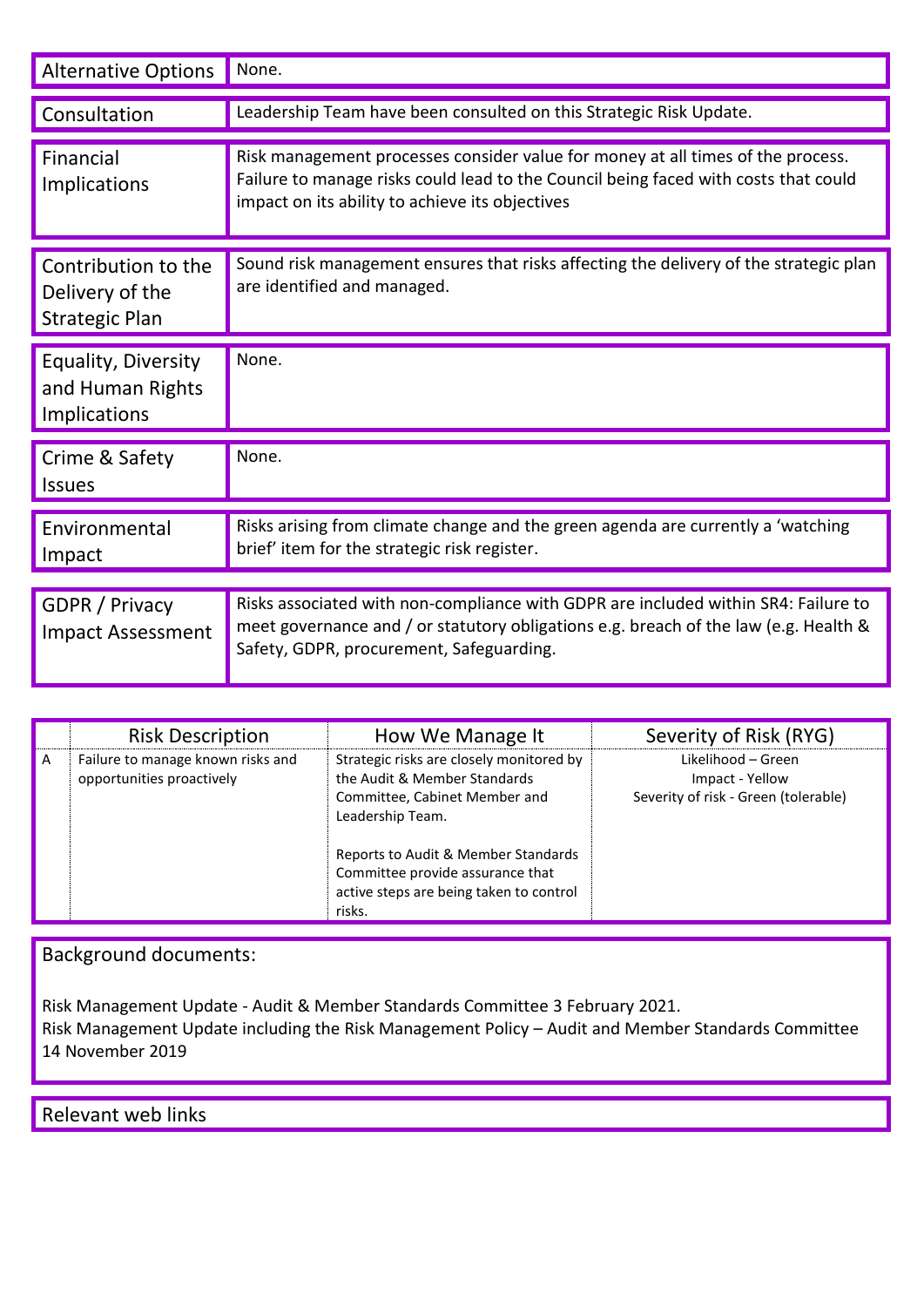$ListV$ 

| <b>Strategic</b> | <b>Risk &amp; Owner</b>              | <b>Original</b> | <b>Mitigating Controls</b>         | <b>Current</b>                | <b>Target</b>  | <b>Actions</b>                    | <b>3 Lines of Assurance</b>                  |
|------------------|--------------------------------------|-----------------|------------------------------------|-------------------------------|----------------|-----------------------------------|----------------------------------------------|
| <b>Plan Link</b> |                                      | <b>Score</b>    |                                    | <b>Score</b>                  | <b>Score</b>   | <b>Responsibility / Timescale</b> |                                              |
| A good           | <b>SR1 Pressures on the</b>          | 16              | • Prudent estimates for            | 12                            | $\overline{4}$ | • Update of the Medium            | $1st$ Line:                                  |
| council,         | availability of finance may          | (L4x 4)         | <b>Business Rates and New</b>      | (L4x13)                       | (L2x12)        | <b>Term Financial Strategy</b>    | <b>Approved Medium Term</b>                  |
| developing       | mean the Council is not able         |                 | Homes Bonus based on               | $\left( \blacksquare \right)$ |                | <b>Responsibility: Head of</b>    | Financial Strategy including the             |
| prosperity,      | to deliver the key priorities        |                 | modelling provided by              |                               |                | <b>Finance and</b>                | <b>Capital Strategy covering 5</b>           |
| shaping          | of the strategic plan.               |                 | <b>Local Government Finance</b>    |                               |                | Procurement /will                 | years plus a 25 year capital                 |
| place,           | The risk is influenced by:           |                 | experts.                           |                               |                | commence in July 2021             | investment model.                            |
| enabling         | • The spending review.               |                 | Risk assessed minimum<br>$\bullet$ |                               |                | and approval in                   | A longer term financial plan                 |
| people           | <b>Local Government</b><br>$\bullet$ |                 | level of reserves set at           |                               |                | <b>February 2022</b>              | covering a 25 year horizon for               |
|                  | Finance Reform including             |                 | £1.6m.                             |                               |                |                                   | revenue budgets.                             |
|                  | New Homes Bonus,                     |                 | Routine budget<br>$\bullet$        |                               |                |                                   | <b>Approved Treasury</b>                     |
|                  | <b>Business Rates and the</b>        |                 | monitoring reported to             |                               |                |                                   | Management Strategy.                         |
|                  | Fair Funding Review.                 |                 | Leadership Team, Cabinet           |                               |                |                                   | Production of monthly budget<br>$\bullet$    |
|                  | The financial impact of              |                 | and Strategic (OS)                 |                               |                |                                   | reports to Managers.                         |
|                  | the Covid-19 pandemic in             |                 | Committee.                         |                               |                |                                   | • Procurement Strategy                       |
|                  | the current year and                 |                 | Requirements of the new            |                               |                |                                   | $2nd$ Line:                                  |
|                  | beyond.                              |                 | <b>CIPFA Financial</b>             |                               |                |                                   | Leadership team review of 3, 6,<br>$\bullet$ |
|                  | <b>Other Government Policy</b>       |                 | Management Code,                   |                               |                |                                   | 8 and 12 month reports to                    |
|                  | announcements                        |                 | information contained in           |                               |                |                                   | Cabinet and Strategic (OS)                   |
|                  | impacting on Local                   |                 | the CIPFA Resilience Index         |                               |                |                                   | Committee.                                   |
|                  | Government such as the               |                 | and benchmarking reports           |                               |                |                                   | Mid-year and outturn Treasury<br>$\bullet$   |
|                  | Call for Evidence on                 |                 | from LG Futures.                   |                               |                |                                   | Management reports to Audit                  |
|                  | <b>Business Rates and</b>            |                 | In terms of the Covid-19           |                               |                |                                   | and Member Standards                         |
|                  | <b>Procurement Policy</b>            |                 | pandemic-introduction              |                               |                |                                   | Committee.                                   |
|                  | Notes.                               |                 | of enhanced monthly                |                               |                |                                   | Initial assessment of LDC's level            |
|                  |                                      |                 | income monitoring and              |                               |                |                                   | of compliance with the FM                    |
|                  | <b>Owner: Head of Finance &amp;</b>  |                 | receipt of financial               |                               |                |                                   | Code to Audit and Member                     |
|                  | Procurement (Section 151             |                 | assistance from                    |                               |                |                                   | <b>Standards Committee</b>                   |
|                  | Officer).                            |                 | Government.                        |                               |                |                                   | 12/11/2020.                                  |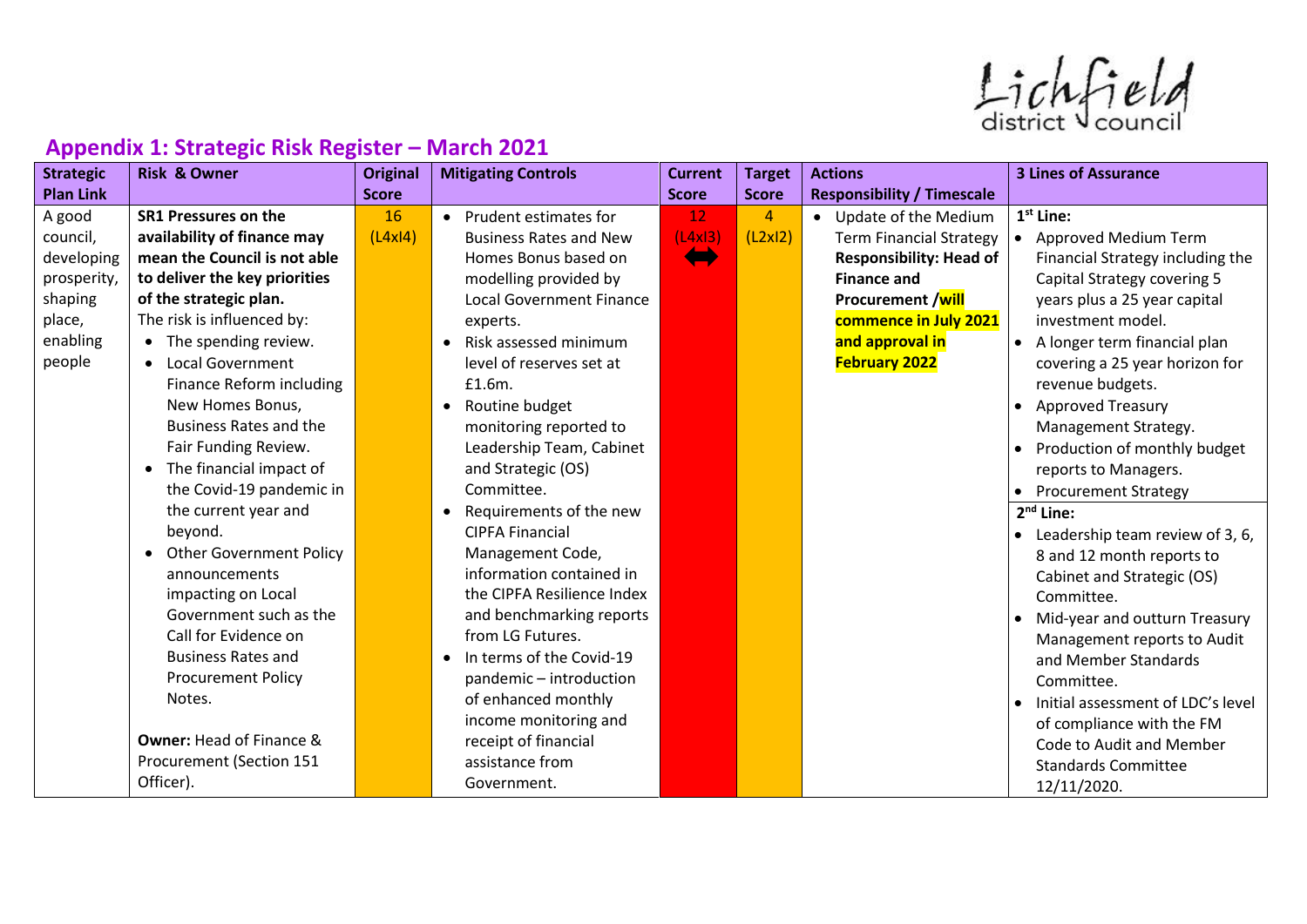$ListV$ 

| . .<br><b>Strategic</b> | <b>Risk &amp; Owner</b> | <b>Original</b> | <b>Mitigating Controls</b> | <b>Current</b> | <b>Target</b> | <b>Actions</b>                    | <b>3 Lines of Assurance</b>                        |
|-------------------------|-------------------------|-----------------|----------------------------|----------------|---------------|-----------------------------------|----------------------------------------------------|
| <b>Plan Link</b>        |                         | <b>Score</b>    |                            | <b>Score</b>   | <b>Score</b>  | <b>Responsibility / Timescale</b> |                                                    |
|                         |                         |                 |                            |                |               |                                   | <b>CIPFA Resilience Index with</b><br>$\bullet$    |
|                         |                         |                 |                            |                |               |                                   | comparative information to                         |
|                         |                         |                 |                            |                |               |                                   | nearest statistical neighbours                     |
|                         |                         |                 |                            |                |               |                                   | and all District Councils.                         |
|                         |                         |                 |                            |                |               |                                   | • Cabinet and Leadership Team                      |
|                         |                         |                 |                            |                |               |                                   | are undertaking work to look at                    |
|                         |                         |                 |                            |                |               |                                   | options to address the Funding                     |
|                         |                         |                 |                            |                |               |                                   | Gap.                                               |
|                         |                         |                 |                            |                |               |                                   | 3rd Line:                                          |
|                         |                         |                 |                            |                |               |                                   | External Audit - going concern<br>$\bullet$        |
|                         |                         |                 |                            |                |               |                                   | test and sign off of financial                     |
|                         |                         |                 |                            |                |               |                                   | statements 2019/20.                                |
|                         |                         |                 |                            |                |               |                                   | Unqualified VFM assessment.                        |
|                         |                         |                 |                            |                |               |                                   | <b>Internal Audits of Accountancy</b><br>$\bullet$ |
|                         |                         |                 |                            |                |               |                                   | and Budgetary Control 2018/19                      |
|                         |                         |                 |                            |                |               |                                   | -substantial assurance, Capital                    |
|                         |                         |                 |                            |                |               |                                   | Strategy 2020/21 - reasonable                      |
|                         |                         |                 |                            |                |               |                                   | assurance, Capital Accounting                      |
|                         |                         |                 |                            |                |               |                                   | 2020/21 - substantial                              |
|                         |                         |                 |                            |                |               |                                   | assurance, Income                                  |
|                         |                         |                 |                            |                |               |                                   | Management $20/21 -$                               |
|                         |                         |                 |                            |                |               |                                   | reasonable assurance,                              |
|                         |                         |                 |                            |                |               |                                   | Procurement 20/21 limited                          |
|                         |                         |                 |                            |                |               |                                   | assurance                                          |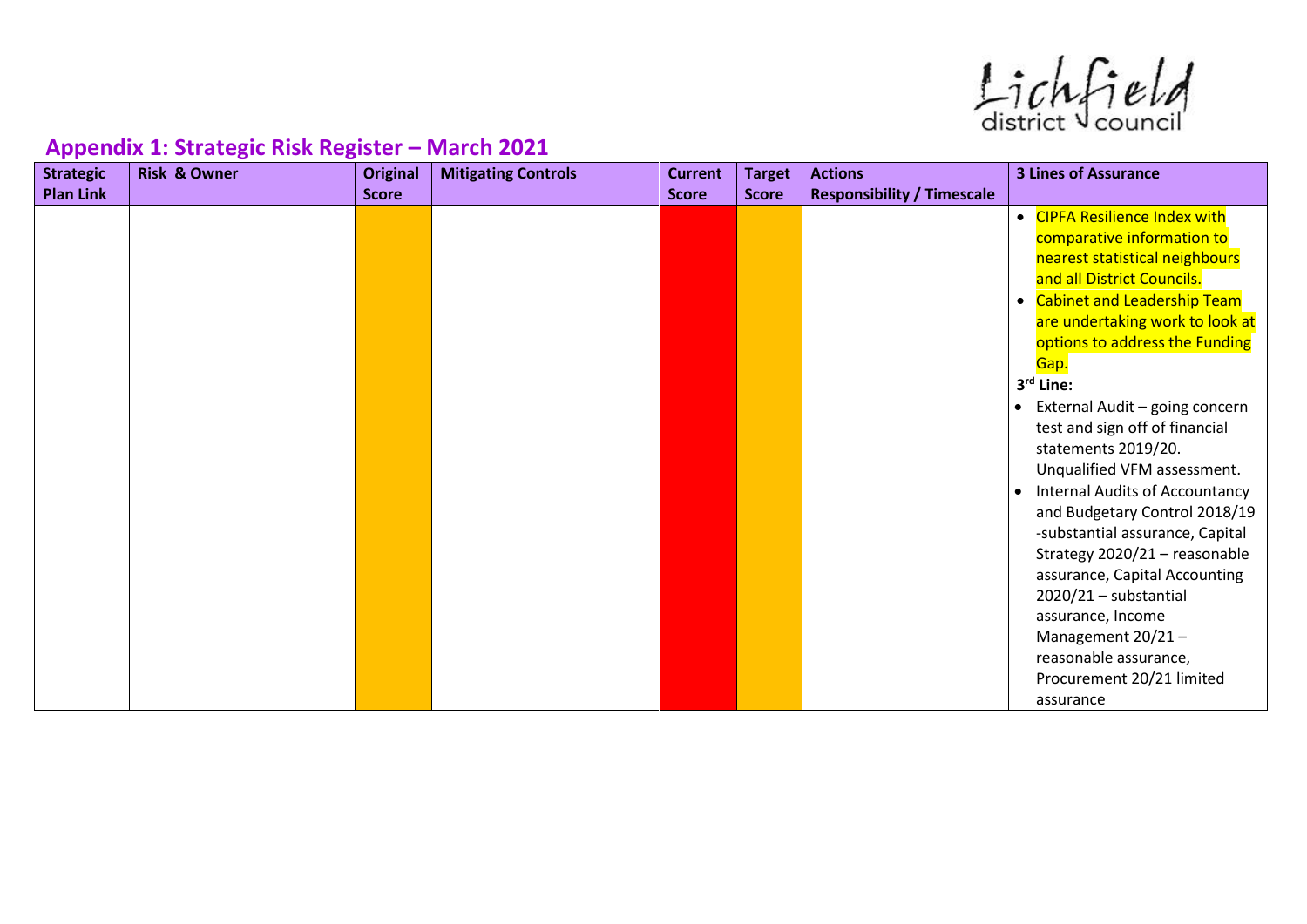$ListV$ 

| <b>Strategic</b>                                                                           | <b>Risk &amp; Owner</b>                                                                                                                                                                                                                                                                                                                                                                          | <b>Original</b> | <b>Mitigating Controls</b>                                                                                                                                                                                                                                                                                                                                                              | <b>Current</b>                       | <b>Target</b> | <b>Actions</b>                                                                                                                                                                                                                                                                                         | <b>3 Lines of Assurance</b>                                                                                                                                                                                                                                                                                                                                                              |
|--------------------------------------------------------------------------------------------|--------------------------------------------------------------------------------------------------------------------------------------------------------------------------------------------------------------------------------------------------------------------------------------------------------------------------------------------------------------------------------------------------|-----------------|-----------------------------------------------------------------------------------------------------------------------------------------------------------------------------------------------------------------------------------------------------------------------------------------------------------------------------------------------------------------------------------------|--------------------------------------|---------------|--------------------------------------------------------------------------------------------------------------------------------------------------------------------------------------------------------------------------------------------------------------------------------------------------------|------------------------------------------------------------------------------------------------------------------------------------------------------------------------------------------------------------------------------------------------------------------------------------------------------------------------------------------------------------------------------------------|
| <b>Plan Link</b>                                                                           |                                                                                                                                                                                                                                                                                                                                                                                                  | <b>Score</b>    |                                                                                                                                                                                                                                                                                                                                                                                         | <b>Score</b>                         | <b>Score</b>  | <b>Responsibility / Timescale</b>                                                                                                                                                                                                                                                                      |                                                                                                                                                                                                                                                                                                                                                                                          |
| A good<br>council,<br>developing<br>prosperity,<br>shaping<br>place,<br>enabling<br>people | <b>SR2 Resilience of teams to</b><br>effectively respond to a<br>further serious disruption to<br>services (e.g. multiple layer<br>disruption arising from<br>flooding, coupled with a local<br>outbreak / subsequent waves<br>of Covid-19 (including the<br>increased risk of transmission<br>of new variants), other<br>pressures - such as seasonal<br>flu).<br><b>Owner: Leadership Team</b> | 8<br>(L2x 4)    | • Mutual aid assistance<br>• Local Resilience Forum<br>$(LRF)$ .<br>• Tested business continuity<br>arrangements in place.<br>Strong links with the<br>$\bullet$<br>Staffordshire CCU and<br>wider LRF.<br>Actively engaged in<br>$\bullet$<br>ongoing Local Resilience<br>Forum response and<br>recovery work streams.<br>Experienced (from<br>$\bullet$                               | <b>16</b><br>(L4x 4)<br><b>Album</b> | 6<br>(L2x13)  | • Links to actions arising<br>from recovery strategy<br>e.g. Encourage digital<br>contact, harness and<br>encourage the spirit<br>and commitment<br>shown by the Council<br>and the Community in<br>response to response<br>Leadership Team /<br>October 2021<br>Monitor and build on<br>learning from | 1st Line:<br>• Day to day business continuity<br>plans in place.<br>• Training programme.<br>2nd Line:<br>• Annual Report to Leadership<br>Team.<br>• CCU test of arrangements<br>feedback.<br>• Response and learning from<br>recent incident at Ridware<br>House.                                                                                                                      |
|                                                                                            |                                                                                                                                                                                                                                                                                                                                                                                                  |                 | previous waves / national<br>lockdowns re Covid-19)<br>Leadership Team and<br>supporting teams in place<br>to respond.<br>Clear structure and plan in<br>$\bullet$<br>place for Covid-19 waves.<br>Ongoing dialogue with<br>$\bullet$<br>CCU re D20 'BREXIT' risks.<br>• Strategic and tactical flood<br>planning work across LRF,<br>to assist in our response<br>and the multi-agency |                                      |               | subsequent pandemic<br>waves and D20 Brexit<br>risks (no significant<br>impacts have arisen<br>since the end of the<br>transition period,<br>however this is being<br>monitored) and<br>ongoing involvement<br>in LRF structures such<br>as SCG and TCG is<br>continuing.<br>Leadership Team /         | • Report on recovery plan and<br>climate change to Overview &<br>Scrutiny (O&S).<br>3rd Line:<br>• Internal Audit of business<br>continuity $2019/20 -$<br>reasonable assurance, ICT-<br>remote working 20/21-<br>reasonable assurance.<br>• Flash Covid-19 Risk Assurance<br><b>Business Continuity, Emergency</b><br>Planning and Recovery 20/21<br>substantial assurance<br>3rd Line: |
|                                                                                            |                                                                                                                                                                                                                                                                                                                                                                                                  |                 | response to such events.<br>This includes identifying                                                                                                                                                                                                                                                                                                                                   |                                      |               |                                                                                                                                                                                                                                                                                                        | October 2021                                                                                                                                                                                                                                                                                                                                                                             |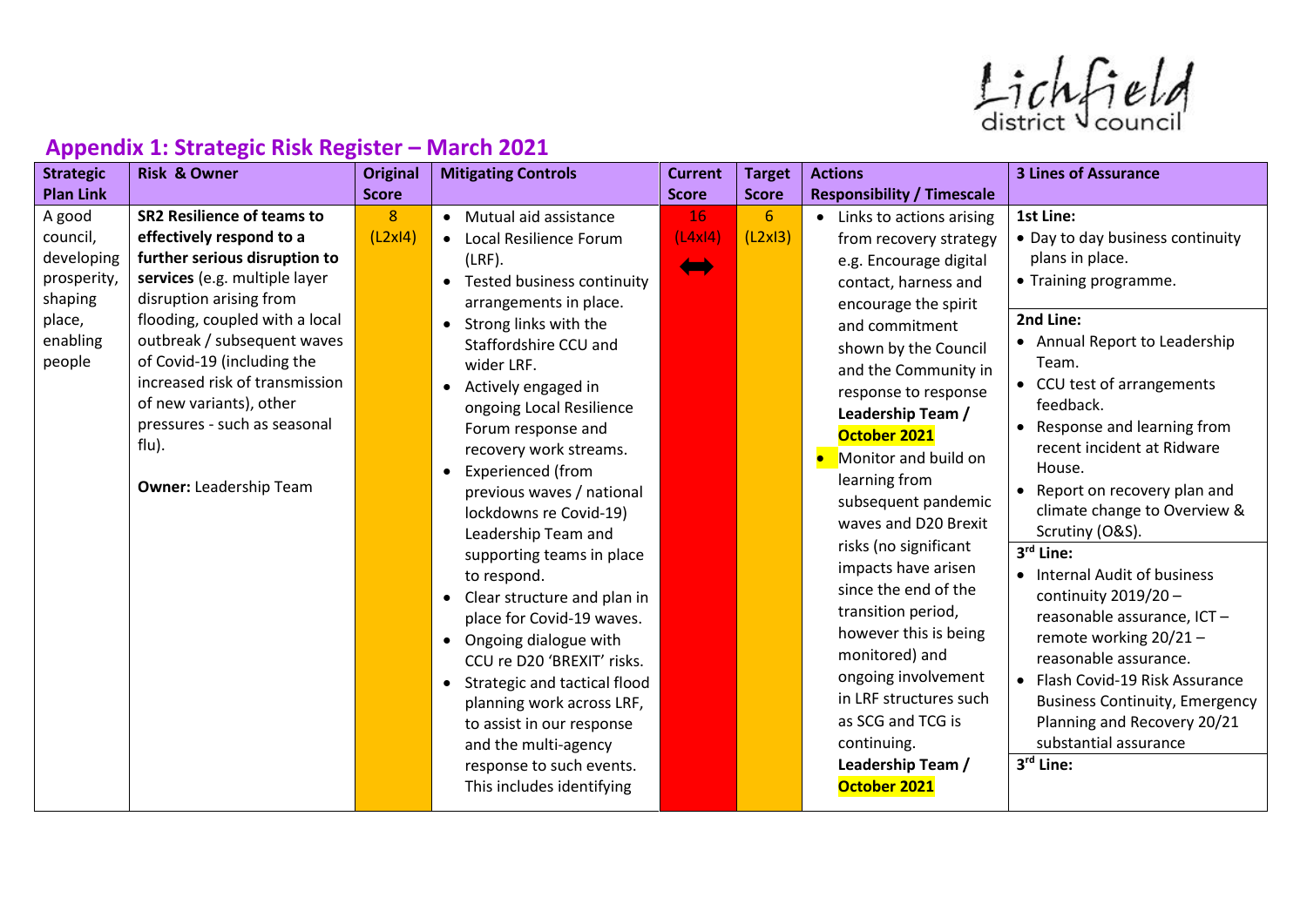$ListV$ 

| <b>Strategic</b>                                                                           | <b>Risk &amp; Owner</b>                                                                                                                        | <b>Original</b>             | <b>Mitigating Controls</b>                                                                                                                                                                                                                                   | <b>Current</b> | <b>Target</b>             | <b>Actions</b>                                                                                                                                                                                                                                                                                      | <b>3 Lines of Assurance</b>                                                                                                                                                                                                                                                                                                                                                                                                                                |
|--------------------------------------------------------------------------------------------|------------------------------------------------------------------------------------------------------------------------------------------------|-----------------------------|--------------------------------------------------------------------------------------------------------------------------------------------------------------------------------------------------------------------------------------------------------------|----------------|---------------------------|-----------------------------------------------------------------------------------------------------------------------------------------------------------------------------------------------------------------------------------------------------------------------------------------------------|------------------------------------------------------------------------------------------------------------------------------------------------------------------------------------------------------------------------------------------------------------------------------------------------------------------------------------------------------------------------------------------------------------------------------------------------------------|
| <b>Plan Link</b>                                                                           |                                                                                                                                                | <b>Score</b>                |                                                                                                                                                                                                                                                              | <b>Score</b>   | <b>Score</b>              | <b>Responsibility / Timescale</b>                                                                                                                                                                                                                                                                   |                                                                                                                                                                                                                                                                                                                                                                                                                                                            |
|                                                                                            |                                                                                                                                                |                             | 'at risk' areas in the<br>District and specific<br>actions required.                                                                                                                                                                                         |                |                           |                                                                                                                                                                                                                                                                                                     | External Audit - going concern<br>$\bullet$<br>test and sign off of financial<br>statements 2019/20.<br>Unqualified VFM assessment.<br><b>Internal Audits of Accountancy</b><br>and Budgetary Control 2018/19<br>-substantial assurance, Capital<br>Strategy 2020/21 - reasonable<br>assurance, Capital Accounting<br>$2020/21 -$ substantial<br>assurance, Income<br>Management 20/21-<br>reasonable assurance,<br>Procurement 20/21 limited<br>assurance |
| A good<br>council,<br>developing<br>prosperity,<br>shaping<br>place,<br>enabling<br>people | <b>SR3: Capacity and capability</b><br>to deliver / adapt the new<br>strategic plan to emerging<br>landscape.<br><b>Owner: Leadership Team</b> | $6 \overline{6}$<br>(L2x13) | • Regular review of progress<br>against delivery plan<br>outcomes and<br>prioritisation process<br>agreed between<br>Leadership Team and<br>Cabinet.<br>Robust project<br>$\bullet$<br>management.<br>People strategy.<br>$\bullet$<br>Communications to all | 6<br>(L2x13)   | $\overline{4}$<br>(L2x12) | Finalisation of people<br>$\bullet$<br>strategy and Workforce<br>development plan to<br>take account of Covid-<br>19 (initial drafts to be<br>updated for agile<br>working and also for<br>new Chief Executive's<br>steer, when appointed)<br><b>Head of Governance &amp;</b><br>Performance / June | $1st$ Line:<br>• Day to day business / service<br>planning, financial planning and<br>performance management.<br>$2nd$ Line:<br>• Delivery Plan reported 6<br>monthly to Cabinet and shared<br>with Overview & Scrutiny.<br>Quarterly updates to LT on<br>people strategy.<br>3rd Line:                                                                                                                                                                    |
|                                                                                            |                                                                                                                                                |                             | staff.                                                                                                                                                                                                                                                       |                |                           | 2021                                                                                                                                                                                                                                                                                                | • Internal Audits of People<br><b>Strategy and Workforce</b>                                                                                                                                                                                                                                                                                                                                                                                               |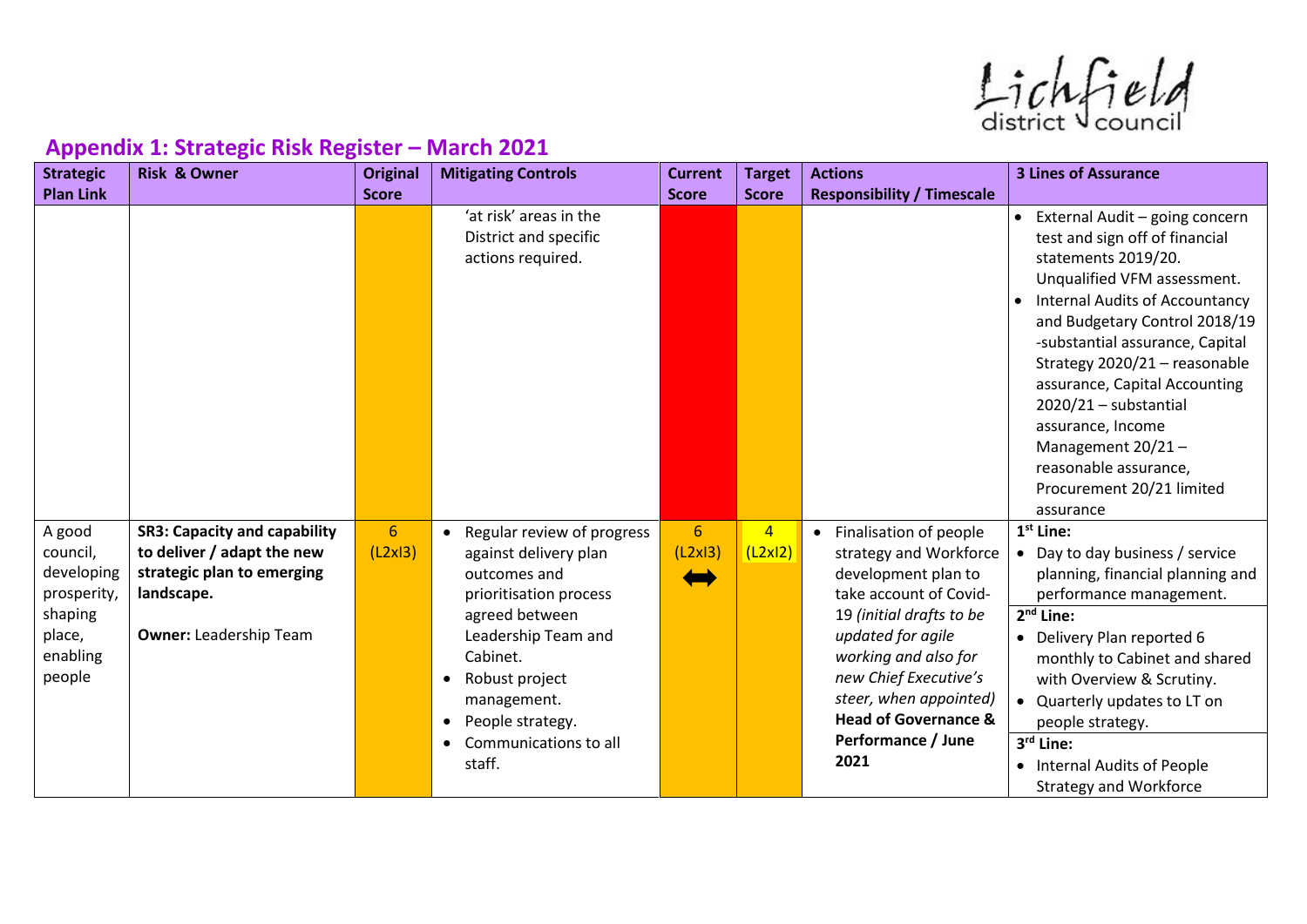$ListV$ 

| <b>Strategic</b> | <b>Risk &amp; Owner</b>                           | <b>Original</b> | <b>Mitigating Controls</b>                                                                                                                                                                                                                           | <b>Current</b> | <b>Target</b>   | <b>Actions</b>                    | <b>3 Lines of Assurance</b>                                                                                |
|------------------|---------------------------------------------------|-----------------|------------------------------------------------------------------------------------------------------------------------------------------------------------------------------------------------------------------------------------------------------|----------------|-----------------|-----------------------------------|------------------------------------------------------------------------------------------------------------|
| <b>Plan Link</b> |                                                   | <b>Score</b>    |                                                                                                                                                                                                                                                      | <b>Score</b>   | <b>Score</b>    | <b>Responsibility / Timescale</b> |                                                                                                            |
|                  |                                                   |                 | • PDRs linked to Strategic<br>and Delivery Plans.<br>Recruitment activity.<br>• PDR completion leading to<br>identifying training and<br>development needs.<br>• Monitoring resource<br>demands.<br>• Mental health / wellbeing<br>systems in place. |                |                 |                                   | Development 2019/20 -<br>reasonable assurance,<br>Performance Management<br>19/20 - substantial assurance. |
| A good           | <b>SR4: Failure to meet</b>                       | 9               | • Regularly reviewed                                                                                                                                                                                                                                 | $\overline{9}$ | $6\phantom{1}6$ | Annual Health & Safety            | $1st$ Line:                                                                                                |
| council          | governance and / or                               | (L3x13)         | constitution, policies and                                                                                                                                                                                                                           | (L3x13)        | (L2x13)         | Report to be produced             | • Day to day processes and Local                                                                           |
|                  | statutory obligations e.g.                        |                 | procedures.                                                                                                                                                                                                                                          |                |                 | for Employment                    | Code of Governance                                                                                         |
|                  | breach of the law (e.g. Health                    |                 | Meta compliance policy                                                                                                                                                                                                                               |                |                 | Committee Head of                 | • Forward plans/committee work                                                                             |
|                  | & Safety, GDPR,                                   |                 | training, testing and                                                                                                                                                                                                                                |                |                 | Governance &                      | plans/ delivery plan and service                                                                           |
|                  | procurement, Safeguarding),                       |                 | acceptance systems.                                                                                                                                                                                                                                  | <b>Was</b>     |                 | Performance / October             | planning.                                                                                                  |
|                  | lack of openness /                                |                 | Training and awareness                                                                                                                                                                                                                               | 6              |                 | 2021.                             | • Use of Mod Gov and                                                                                       |
|                  | transparency in decision<br>making, breach of the |                 | for all staff and members.                                                                                                                                                                                                                           | (L2xL3)        |                 |                                   | publication scheme.                                                                                        |
|                  | constitution. This could lead                     |                 | <b>Effective Overview and</b>                                                                                                                                                                                                                        |                |                 |                                   | $2nd$ Line:                                                                                                |
|                  | to fines as well as                               |                 | <b>Scrutiny and Audit &amp;</b>                                                                                                                                                                                                                      |                |                 |                                   | • Annual reports to Audit and                                                                              |
|                  | reputational damage.                              |                 | <b>Member Standards</b>                                                                                                                                                                                                                              |                |                 |                                   | Member Standards Committee.                                                                                |
|                  |                                                   |                 | Committee oversight.                                                                                                                                                                                                                                 |                |                 |                                   | • Regular reports to leadership                                                                            |
|                  | <b>Owner: Head of Governance</b>                  |                 | Codes of Conduct.                                                                                                                                                                                                                                    |                |                 |                                   | team.                                                                                                      |
|                  | & Performance                                     |                 | Internal audit.                                                                                                                                                                                                                                      |                |                 |                                   | • Transparency data publication.                                                                           |
|                  |                                                   |                 | Roles of Section 151                                                                                                                                                                                                                                 |                |                 |                                   | $3rd$ Line:                                                                                                |
|                  |                                                   |                 | <b>Officer and Monitoring</b><br>Officer.                                                                                                                                                                                                            |                |                 |                                   | • RIPA, ICO and Ombudsman                                                                                  |
|                  |                                                   |                 |                                                                                                                                                                                                                                                      |                |                 |                                   | reports/returns.                                                                                           |
|                  |                                                   |                 | • Shared legal services.                                                                                                                                                                                                                             |                |                 |                                   |                                                                                                            |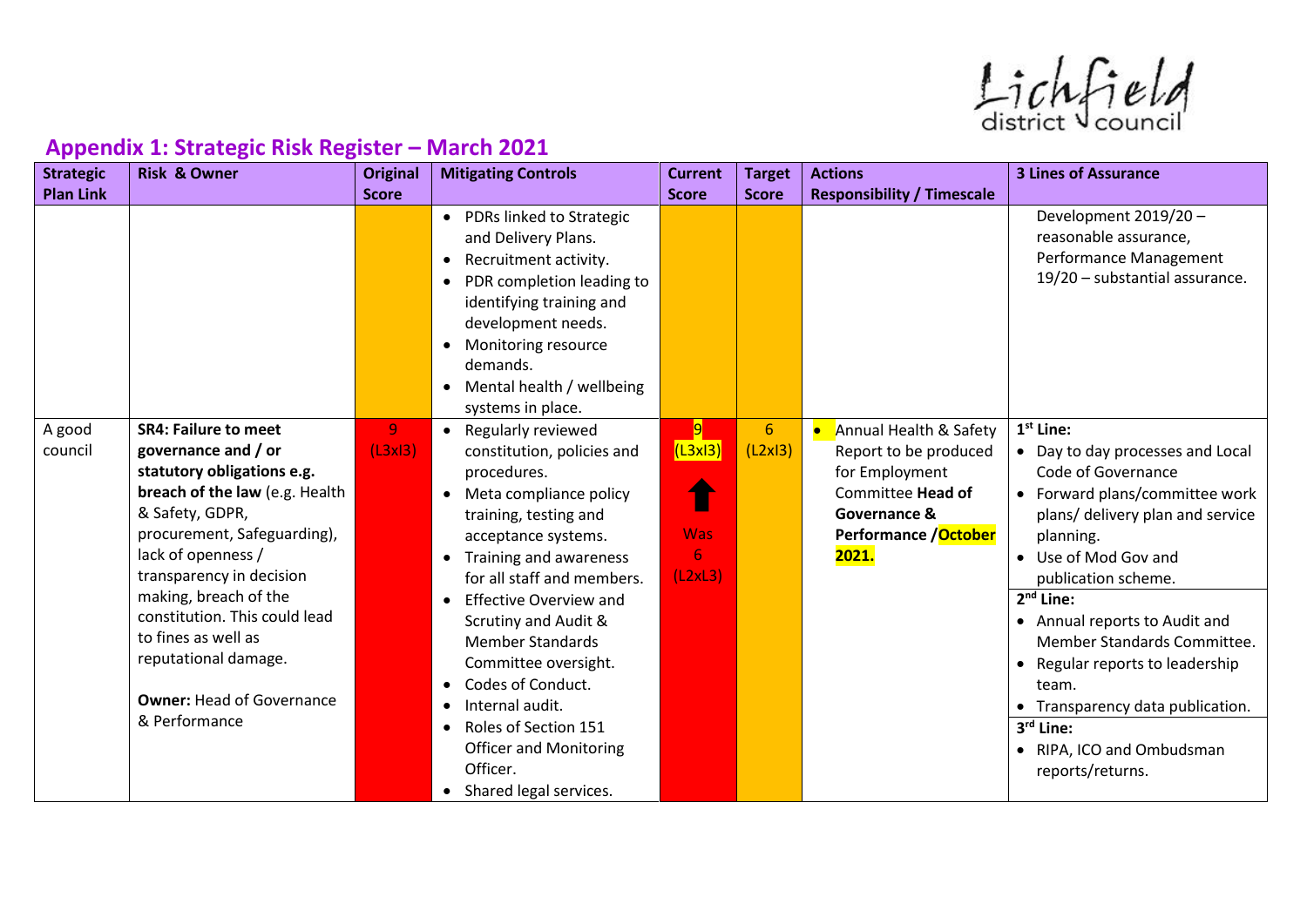Lichfield

| <b>Plan Link</b><br><b>Score</b><br><b>Responsibility / Timescale</b><br><b>Score</b><br><b>Score</b><br>• External audit of Annual<br>New procurement team.<br>$\bullet$<br><b>New Governance Team</b><br>of the financial statements.<br>with additional capacity<br><b>Internal Audits of Ethics</b><br>being recruited.<br>$\bullet$<br>Health and Safety 2019/20 -<br>adequate assurance, GDPR<br>follow up 2019/20 - limited<br>assurance, Safeguarding Inc.<br>modern slavery 2019/20 -<br>reasonable assurance,<br>Compliance (shared service<br>agreement) 2019/20-<br>reasonable assurance,<br>assurance, Management of<br>Procurement 20/21 limited<br>assurance.<br>• External investigations and<br>lessons learnt exercises to<br>address internal control | <b>Strategic</b> | <b>Risk &amp; Owner</b> | <b>Original</b> | <b>Mitigating Controls</b> | <b>Current</b> | <b>Target</b> | <b>Actions</b> | <b>3 Lines of Assurance</b>                                                                                                                                                                                                                                                                           |
|--------------------------------------------------------------------------------------------------------------------------------------------------------------------------------------------------------------------------------------------------------------------------------------------------------------------------------------------------------------------------------------------------------------------------------------------------------------------------------------------------------------------------------------------------------------------------------------------------------------------------------------------------------------------------------------------------------------------------------------------------------------------------|------------------|-------------------------|-----------------|----------------------------|----------------|---------------|----------------|-------------------------------------------------------------------------------------------------------------------------------------------------------------------------------------------------------------------------------------------------------------------------------------------------------|
|                                                                                                                                                                                                                                                                                                                                                                                                                                                                                                                                                                                                                                                                                                                                                                          |                  |                         |                 |                            |                |               |                |                                                                                                                                                                                                                                                                                                       |
|                                                                                                                                                                                                                                                                                                                                                                                                                                                                                                                                                                                                                                                                                                                                                                          |                  |                         |                 |                            |                |               |                | Governance Statement as part<br>2019/20 - adequate assurance,<br>assurance, Transparency code<br>follow up 2019/20 reasonable<br>Committee Reporting 2019/20<br>- substantial assurance, Legal<br>Equalities 2019/20 - substantial<br>Property (LA Trading Company)<br>20/21 - substantial assurance, |
|                                                                                                                                                                                                                                                                                                                                                                                                                                                                                                                                                                                                                                                                                                                                                                          |                  |                         |                 |                            |                |               |                | weaknesses.                                                                                                                                                                                                                                                                                           |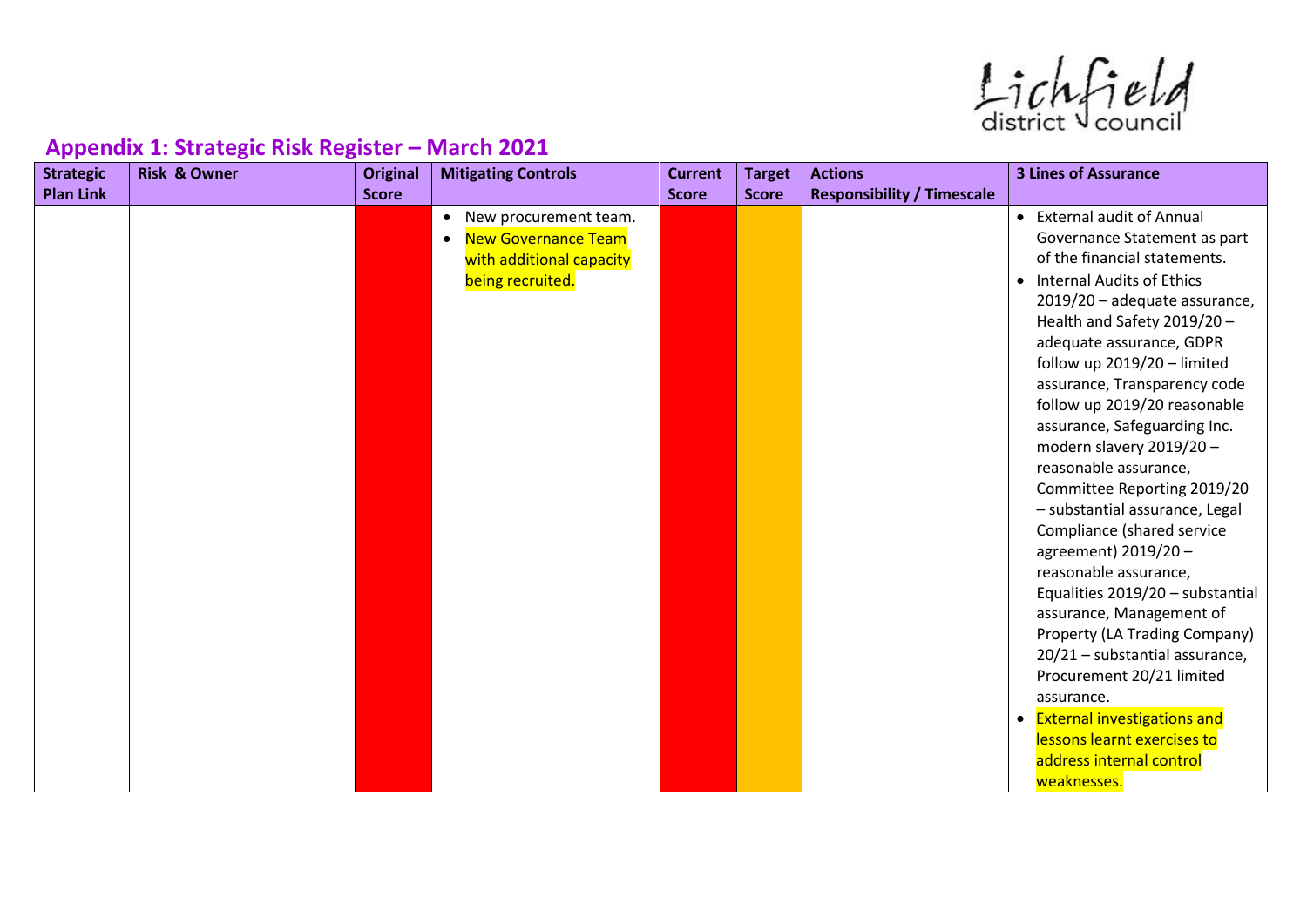Lichfield

| . .<br><b>Strategic</b> | <b>Risk &amp; Owner</b>           | <b>Original</b> | <b>Mitigating Controls</b>      | <b>Current</b> | <b>Target</b>  | <b>Actions</b>                    | <b>3 Lines of Assurance</b>            |
|-------------------------|-----------------------------------|-----------------|---------------------------------|----------------|----------------|-----------------------------------|----------------------------------------|
| <b>Plan Link</b>        |                                   | <b>Score</b>    |                                 | <b>Score</b>   | <b>Score</b>   | <b>Responsibility / Timescale</b> |                                        |
| A good                  | <b>SR5: Failure to adequately</b> | 9               | • Financial assistance from     | 4              | $\overline{4}$ | Continued delivery of             | 1 <sup>st</sup> Line:                  |
| council,                | respond to the wider socio-       | (L3x13)         | Government to businesses        | (L2x12)        | (L2x12)        | immediate actions to              | • Day to day delivery of economic      |
| developing              | economic environment over         |                 | and the public (Grants,         |                |                | support high street               | development, housing and               |
| prosperity,             | which the Council may have        |                 | <b>Test &amp; Trace Support</b> |                |                | economy and business              | health and wellbeing strategies.       |
| shaping                 | little control, but which may     |                 | Payments) particularly in       |                |                | (including visitor                | $2nd$ Line:                            |
| place,                  | impact on the growth and          |                 | terms of furlough scheme        |                |                | economy and                       | Leadership team review of 3, 6,        |
|                         | prosperity of the local area,     |                 | end Oct 20, potential           |                |                | hospitality sector).              | 8 and 12 month Money Matters           |
|                         | for example, the UK               |                 | further implications for        |                |                | Further government                | reports to Cabinet, Strategic          |
|                         | withdrawal from the               |                 | individuals and businesses      |                |                | support - the                     | (OS) Committee.                        |
|                         | European Union / Covid-19         |                 | arising from potential local    |                |                | <b>Welcome back Fund -</b>        | <b>Health and Wellbeing Strategy</b>   |
|                         | crisis, results in an increase in |                 | lockdowns and Brexit.           |                |                | received to extend                | delivery reports.                      |
|                         | unemployment, business            |                 | Prosperity is a key theme       |                |                | timescales and assist             | 3rd Line:                              |
|                         | closures coupled with             |                 | in the new Strategic Plan.      |                |                | with the reopening of             | • Internal Audit of Economic           |
|                         | emergence of higher               |                 | <b>Economic Development</b>     |                |                | high streets and                  | Development Partnership                |
|                         | expectation of ongoing            |                 | Strategy is in place.           |                |                | support to local                  | Arrangements 2017/18 -                 |
|                         | support from the Council.         |                 | Council's effective             |                |                | businesses through to             | adequate assurance, Tourism            |
|                         | Increased demand on Council       |                 | presence on the Local           |                |                | <b>March 2022.</b>                | $2019/20$ - reasonable                 |
|                         | services such as benefits via     |                 | Enterprise Partnerships.        |                |                | Additional spend on a             | assurance, Housing Benefits-           |
|                         | increased Universal Credit        |                 | Strong partnership              |                |                | variety of projects               | overpayments 2017/18 -                 |
|                         | claims, at the same time that     |                 | working e.g. Lichfield          |                |                | currently in process of           | adequate assurance, Housing            |
|                         | Council suffering reduced         |                 | District Board, Staffs CC,      |                |                | being identified.                 | Benefits - verification and            |
|                         | income.                           |                 | Birmingham Chambers.            |                |                | Economic<br>$\bullet$             | performance 2016/17 -                  |
|                         |                                   |                 | Lichfield City BID,             |                |                | <b>Development, Finance</b>       | substantial assurance, Housing         |
|                         | <b>Owner: Leadership Team</b>     |                 | <b>Burntwood Business</b>       |                |                | and Revenues and                  | <b>Benefits and Council Tax Relief</b> |
|                         |                                   |                 | Community LGA, DCN,             |                |                | <b>Benefits Services</b>          | 20/21 substantial assurance            |
|                         |                                   |                 | New burdens funding.            |                |                | distributing                      |                                        |
|                         |                                   |                 |                                 |                |                | government grants to              |                                        |
|                         |                                   |                 |                                 |                |                | support businesses                |                                        |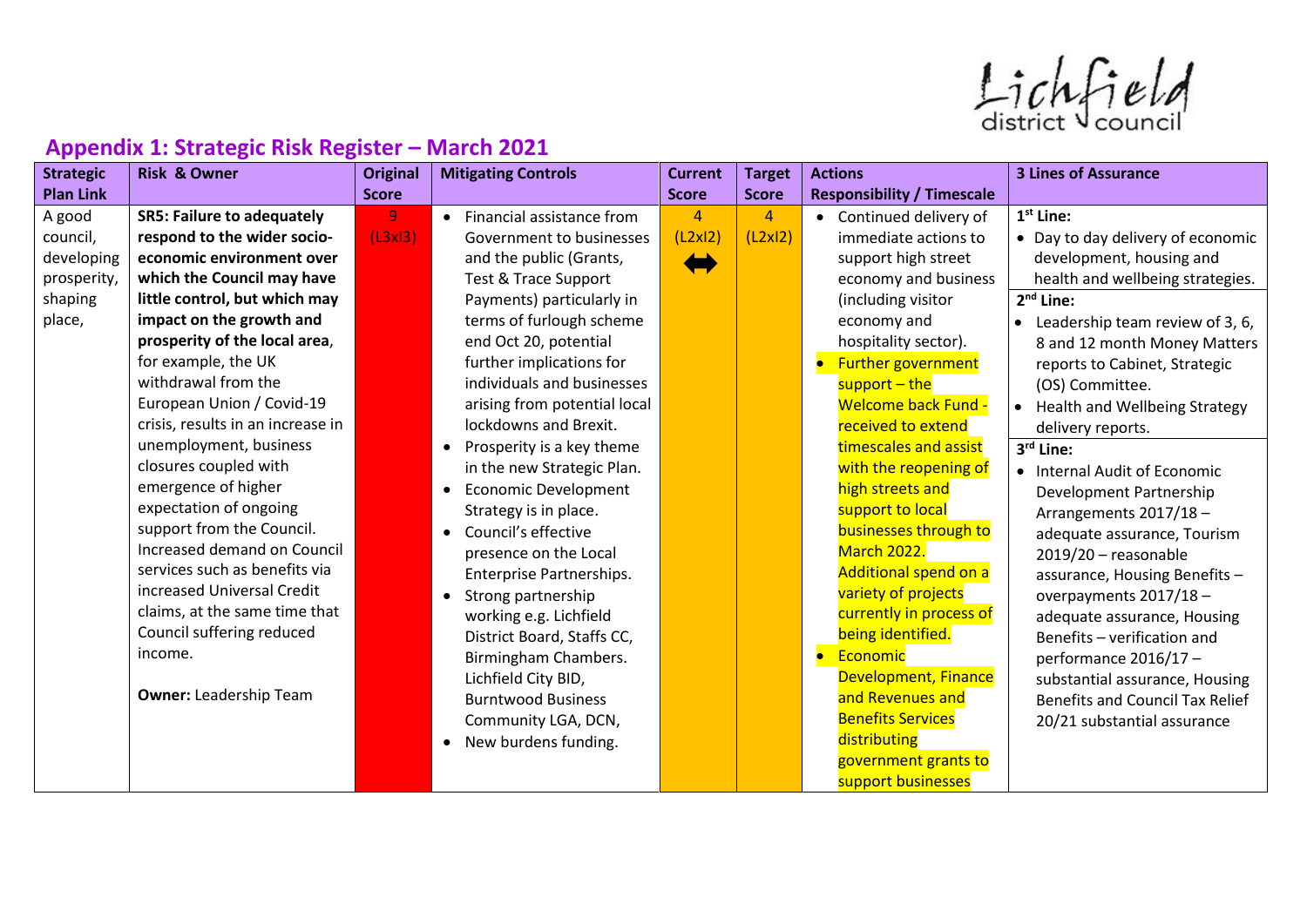$ListV$ 

| <b>Strategic</b> | <b>Risk &amp; Owner</b> | <b>Original</b> | <b>Mitigating Controls</b>           | <b>Current</b> | <b>Target</b> | <b>Actions</b>                           | <b>3 Lines of Assurance</b> |
|------------------|-------------------------|-----------------|--------------------------------------|----------------|---------------|------------------------------------------|-----------------------------|
| <b>Plan Link</b> |                         | <b>Score</b>    |                                      | <b>Score</b>   | <b>Score</b>  | <b>Responsibility / Timescale</b>        |                             |
|                  |                         |                 | Partnership influences<br>$\bullet$  |                |               | impacted by Covid-19                     |                             |
|                  |                         |                 | built into business case             |                |               | pandemic.                                |                             |
|                  |                         |                 | considerations.                      |                |               | <b>Discretionary</b>                     |                             |
|                  |                         |                 | Work with redundancy<br>$\bullet$    |                |               | <b>Additional Restricted</b>             |                             |
|                  |                         |                 | task force                           |                |               | <b>Grant scheme</b>                      |                             |
|                  |                         |                 | Continue to develop and<br>$\bullet$ |                |               | providing for direct                     |                             |
|                  |                         |                 | improve the business                 |                |               | business support, start                  |                             |
|                  |                         |                 | contact and relationships            |                |               | up assistance and                        |                             |
|                  |                         |                 | locally.                             |                |               | skills/training. ARG                     |                             |
|                  |                         |                 |                                      |                |               | top up monies to be                      |                             |
|                  |                         |                 |                                      |                |               | allocated shortly                        |                             |
|                  |                         |                 |                                      |                |               | subject to member                        |                             |
|                  |                         |                 |                                      |                |               | agreement.                               |                             |
|                  |                         |                 |                                      |                |               | Decision taken to defer<br>$\bullet$     |                             |
|                  |                         |                 |                                      |                |               | preparation of new ED                    |                             |
|                  |                         |                 |                                      |                |               | <b>Strategy to focus on</b>              |                             |
|                  |                         |                 |                                      |                |               | Covid-19 recovery via                    |                             |
|                  |                         |                 |                                      |                |               | the Corporate                            |                             |
|                  |                         |                 |                                      |                |               | <b>Recovery Plan and use</b>             |                             |
|                  |                         |                 |                                      |                |               | time to gather                           |                             |
|                  |                         |                 |                                      |                |               | intelligence to inform                   |                             |
|                  |                         |                 |                                      |                |               | new strategy.                            |                             |
|                  |                         |                 |                                      |                |               | <b>Council continues to</b><br>$\bullet$ |                             |
|                  |                         |                 |                                      |                |               | be a member of the                       |                             |
|                  |                         |                 |                                      |                |               | <b>County Redundancy</b>                 |                             |
|                  |                         |                 |                                      |                |               | <b>Task Group identifying</b>            |                             |
|                  |                         |                 |                                      |                |               | impacts of Covid-19 on                   |                             |
|                  |                         |                 |                                      |                |               | local employment                         |                             |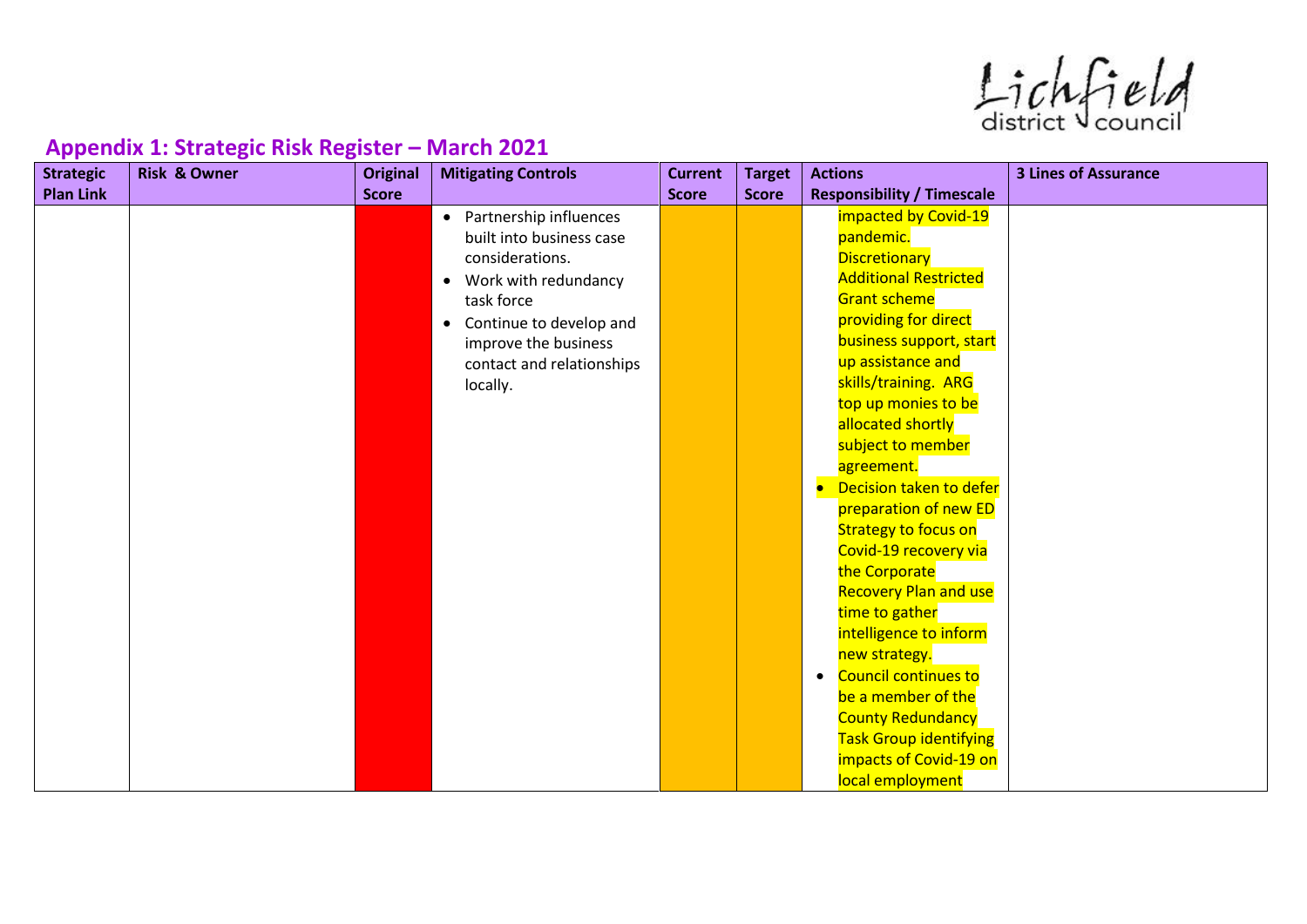$ListV$ 

| <b>Strategic</b> | <b>Risk &amp; Owner</b>       | <b>Original</b> | <b>Mitigating Controls</b>        | <b>Current</b> | <b>Target</b> | <b>Actions</b>                        | <b>3 Lines of Assurance</b>     |
|------------------|-------------------------------|-----------------|-----------------------------------|----------------|---------------|---------------------------------------|---------------------------------|
| <b>Plan Link</b> |                               | <b>Score</b>    |                                   | <b>Score</b>   | <b>Score</b>  | <b>Responsibility / Timescale</b>     |                                 |
|                  |                               |                 |                                   |                |               | levels and particular                 |                                 |
|                  |                               |                 |                                   |                |               | demographic groups                    |                                 |
|                  |                               |                 |                                   |                |               | and agreeing                          |                                 |
|                  |                               |                 |                                   |                |               | responses. Head of                    |                                 |
|                  |                               |                 |                                   |                |               | <b>Economic Growth and</b>            |                                 |
|                  | SR6: Failure to innovate and  |                 |                                   | $\overline{4}$ |               | Development/LT                        | $1st$ Line:                     |
| A good           |                               | 9 <sub>1</sub>  | • ICT service plan.               |                | $\mathbf{1}$  | Roll out of MS teams<br>$\bullet$     |                                 |
| council,         | build on positives /          | (L3x13)         | • ICT hardware replacement        | (L2x12)        | L1x11         | and all functions in                  | • ICT hardware replacement      |
| enabling         | opportunities / learning      |                 | programme.                        |                |               | train for completion                  | programme providing the right   |
| people           | arising (including from the   |                 | Migration to HIS and<br>$\bullet$ |                |               | later this year,                      | equipment for mobile and        |
|                  | Covid-19 situation) to        |                 | implementing of O365.             |                |               | <b>Information &amp;</b>              | flexible working.               |
|                  | maximise outcomes for the     |                 | Refurbishment and<br>$\bullet$    |                |               | <b>Communications</b>                 | Ongoing monitoring of           |
|                  | Council, e.g. technological   |                 | reorganisation of office          |                |               | <b>Technology Manager /</b>           | customer (internal and          |
|                  | solutions                     |                 | spaces.                           |                |               | October 2021                          | external) feedback.             |
|                  |                               |                 | Cyber security e-learning.        |                |               | Acceleration of agile                 | $2nd$ Line:                     |
|                  | <b>Owner: Leadership Team</b> |                 | Engagement Strategy.              |                |               | working processes,                    | • Monitoring of Lichfield       |
|                  |                               |                 | Capture best practice             |                |               | terms and conditions.                 | Connects contact levels, trends |
|                  |                               |                 | Reinforce a culture of            |                |               | <b>Head of Governance &amp;</b>       | and reporting on complaints     |
|                  |                               |                 | innovation.                       |                |               | Performance / As part                 | and compliments to Leadership   |
|                  |                               |                 | People strategy.                  |                |               | of recovery planning                  | Team.                           |
|                  |                               |                 | Virtual committee                 |                |               | processes - June 2021                 | 3rd Line:                       |
|                  |                               |                 | meetings.                         |                |               | Links to actions arising<br>$\bullet$ | • Local Government              |
|                  |                               |                 | <b>Business cases required</b>    |                |               | from recovery strategy                | Ombudsman.                      |
|                  |                               |                 | for all major projects.           |                |               | e.g. Encourage digital                | • Flash Covid-19 Risk Assurance |
|                  |                               |                 | • Drive to find ongoing           |                |               | contact, harness and                  | Staff Wellbeing 20/21           |
|                  |                               |                 | efficiencies as part of           |                |               | encourage the spirit                  | substantial assurance           |
|                  |                               |                 | service / financial planning      |                |               | and commitment                        |                                 |
|                  |                               |                 |                                   |                |               | shown by the Council                  |                                 |
|                  |                               |                 | process.                          |                |               |                                       |                                 |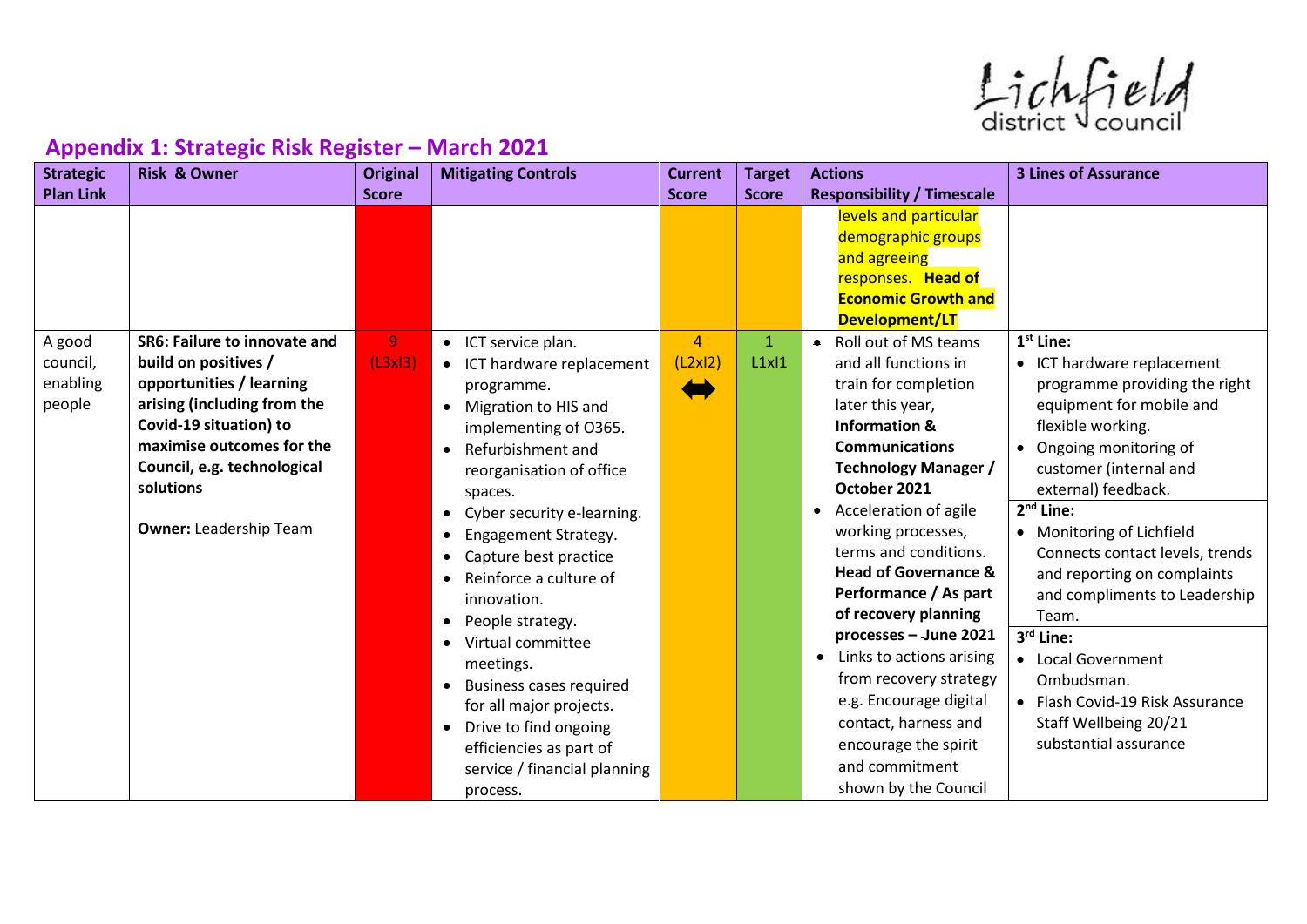$ListV$ 

| <b>Strategic</b> | <b>Risk &amp; Owner</b>             | <b>Original</b> | <b>Mitigating Controls</b>              | <b>Current</b> | <b>Target</b>  | <b>Actions</b>                    | <b>3 Lines of Assurance</b>         |
|------------------|-------------------------------------|-----------------|-----------------------------------------|----------------|----------------|-----------------------------------|-------------------------------------|
| <b>Plan Link</b> |                                     | <b>Score</b>    |                                         | <b>Score</b>   | <b>Score</b>   | <b>Responsibility / Timescale</b> |                                     |
|                  |                                     |                 | • Customer promise.                     |                |                | and the Community in              |                                     |
|                  |                                     |                 |                                         |                |                | response to recovery              |                                     |
|                  |                                     |                 |                                         |                |                | Leadership Team /                 |                                     |
|                  |                                     |                 |                                         |                |                | <b>Sept 2021</b>                  |                                     |
| A good           | <b>SR7: Threat to the Council's</b> | $\overline{3}$  | • Use of firewalls and virus            | 2 <sup>1</sup> | $\overline{2}$ | The move to Health is             | $1st$ Line:                         |
| council          | ICT systems of a cyber-attack       | (L1x 3)         | protection to manage                    | (L1x12)        | (L1x12)        | sufficiently complete             | • Day to day operation of ICT       |
|                  | following dramatic increase in      |                 | cyber security, including               | $\leftarrow$   |                | that we have been                 | Training programme for all          |
|                  | remote working which if             |                 | penetration testing.                    |                |                | able to end the                   | staff.                              |
|                  | successful could result in loss     |                 | Strong access level<br>$\bullet$        |                |                | contract for our                  | Up to date versions of software     |
|                  | of data / loss of access to         |                 | controls (including remote              |                |                | hardware maintenance              | and implement all IT security       |
|                  | applications - which may            |                 | access).                                |                |                | and support with                  | patches.                            |
|                  | incur fines / reputational          |                 | • Training and regular                  |                |                | <b>ANS.</b> The migration         | $2nd$ Line:                         |
|                  | damage.                             |                 | awareness raising to staff              |                |                | has presented the                 | Regular monitoring and<br>$\bullet$ |
|                  |                                     |                 | of risks.                               |                |                | opportunity to also               | reporting on security issues to     |
|                  | <b>Owner: Head of Corporate</b>     |                 | Digital strategy.<br>$\bullet$          |                |                | upgrade some of our               | Leadership Team.                    |
|                  | Services                            |                 | PSN compliance checklist.               |                |                | servers to the latest             | External penetration testing.       |
|                  |                                     |                 | <b>Revision of Service</b><br>$\bullet$ |                |                | <b>version of Windows</b>         | 3rd Line:                           |
|                  |                                     |                 | <b>Business Continuity Plans</b>        |                |                | Server and close down             | • Internal Audit of business        |
|                  |                                     |                 | to incorporate lessons                  |                |                | the oldest servers with           | continuity 2019/20 - significant    |
|                  |                                     |                 | learnt from COVID-19.                   |                |                | the additional security           | assurance (DR plan noted as an      |
|                  |                                     |                 |                                         |                |                | benefits that this                | action), Cyber Security 2019/20     |
|                  |                                     |                 |                                         |                |                | brings.                           | - reasonable assurance, IT          |
|                  |                                     |                 |                                         |                |                | The email migration to            | Governance 2019/20-                 |
|                  |                                     |                 |                                         |                |                | Office 365 has been               | adequate assurance, IT              |
|                  |                                     |                 |                                         |                |                | completed and the                 | Application Controls - follow up    |
|                  |                                     |                 |                                         |                |                | next stage will be to             | $2019/20$ - reasonable              |
|                  |                                     |                 |                                         |                |                | roll out the Office 365           | assurance, ICT - remote             |
|                  |                                     |                 |                                         |                |                | desktop software                  | working 20/21 - reasonable          |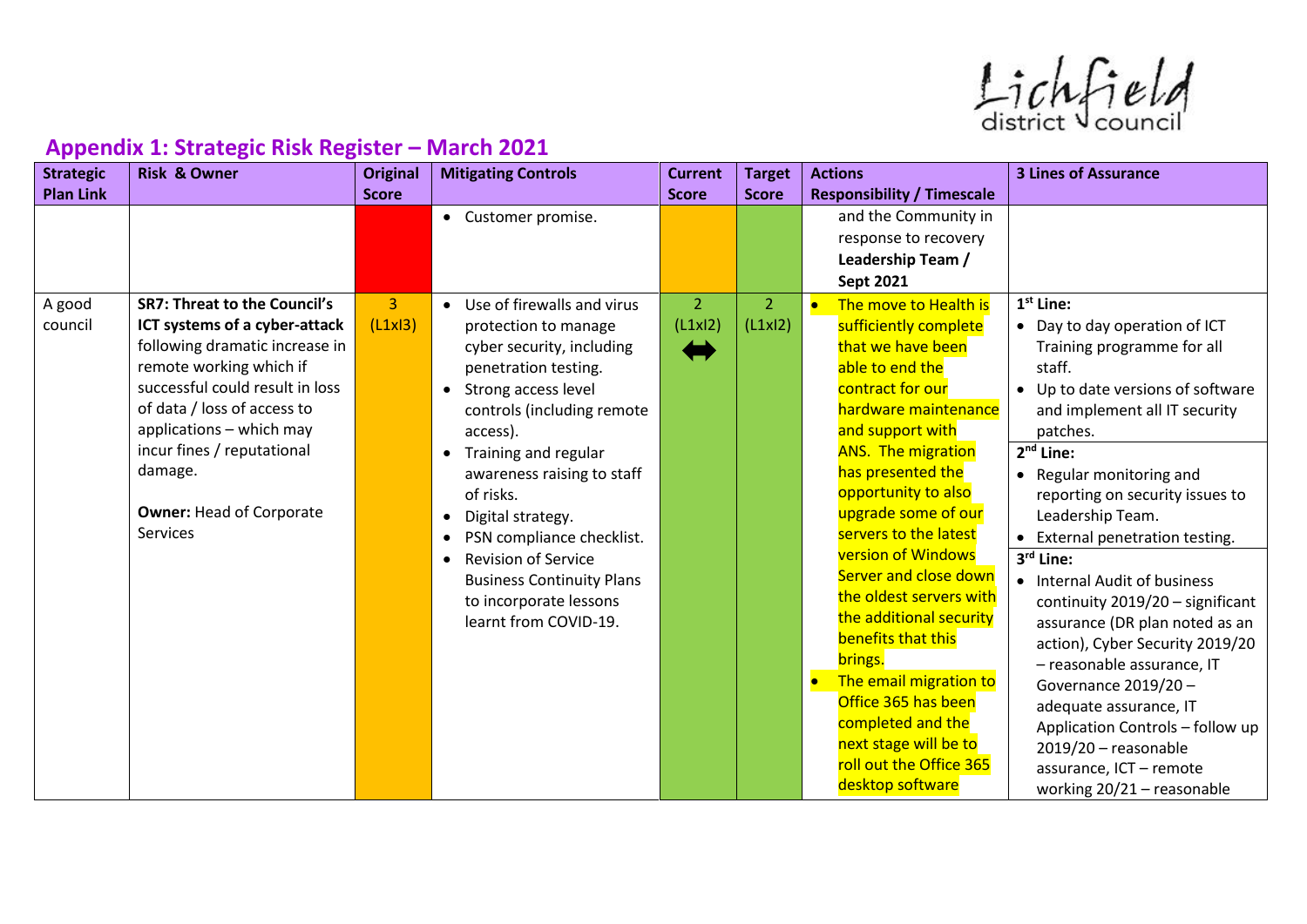$ListV$ 

| <b>Strategic</b>  | <b>Risk &amp; Owner</b>                                                                                                                                                                                                                               | <b>Original</b> | <b>Mitigating Controls</b>                                                                                                                                                                          | <b>Current</b> | <b>Target</b>             | <b>Actions</b>                                                                                                                                                                                                                                                                                                                                                                                                                                          | <b>3 Lines of Assurance</b>                                                                                                                                                                                                         |
|-------------------|-------------------------------------------------------------------------------------------------------------------------------------------------------------------------------------------------------------------------------------------------------|-----------------|-----------------------------------------------------------------------------------------------------------------------------------------------------------------------------------------------------|----------------|---------------------------|---------------------------------------------------------------------------------------------------------------------------------------------------------------------------------------------------------------------------------------------------------------------------------------------------------------------------------------------------------------------------------------------------------------------------------------------------------|-------------------------------------------------------------------------------------------------------------------------------------------------------------------------------------------------------------------------------------|
| <b>Plan Link</b>  |                                                                                                                                                                                                                                                       | <b>Score</b>    |                                                                                                                                                                                                     | <b>Score</b>   | <b>Score</b>              | <b>Responsibility / Timescale</b>                                                                                                                                                                                                                                                                                                                                                                                                                       |                                                                                                                                                                                                                                     |
|                   |                                                                                                                                                                                                                                                       |                 |                                                                                                                                                                                                     |                |                           | along with Teams and<br>starting the migration<br>of our file server to<br><b>Microsoft OneDrive.</b><br><b>Bringing these</b><br>elements together<br>opens further<br>opportunities in<br>relation to security and<br>to look at how people<br>log into our systems<br>with the intention of<br>reducing our reliance<br>on passwords and<br>increasing the use of<br>other authentication<br>methods such as<br>secondary devices and<br>biometrics. | assurance. Flash Covid-19<br><b>Business Continuity 20/21</b><br>substantial assurance                                                                                                                                              |
| A good<br>council | <b>SR8: Failure to safely,</b><br>securely and legislatively<br>compliantly deliver the May<br>2021 elections due to having<br>to run them during pandemic<br>conditions leading to possible<br>legislative action / actions<br>against the Council's | 9 <br>(L3x13)   | Elections risk register in<br>place monitored regularly<br>by the elections team.<br><b>Health &amp; safety advice</b><br>obtained, including<br>necessary PPE, social<br>distancing measures to be | 6<br>(L2x13)   | $\overline{4}$<br>(L2x12) | <b>Regular team</b><br>$\bullet$<br>meetings.<br><b>Involvement of H&amp;S</b><br>advisor with additional<br>support.<br><b>Adherence to emerging</b><br>guidance.                                                                                                                                                                                                                                                                                      | 1 <sup>st</sup> Line:<br>• Day to day management of<br>elections and management of<br>risk at local level in the<br>elections risk register<br>2 <sup>nd</sup> Line:<br><b>Returning Officer oversight at</b><br>elections meetings |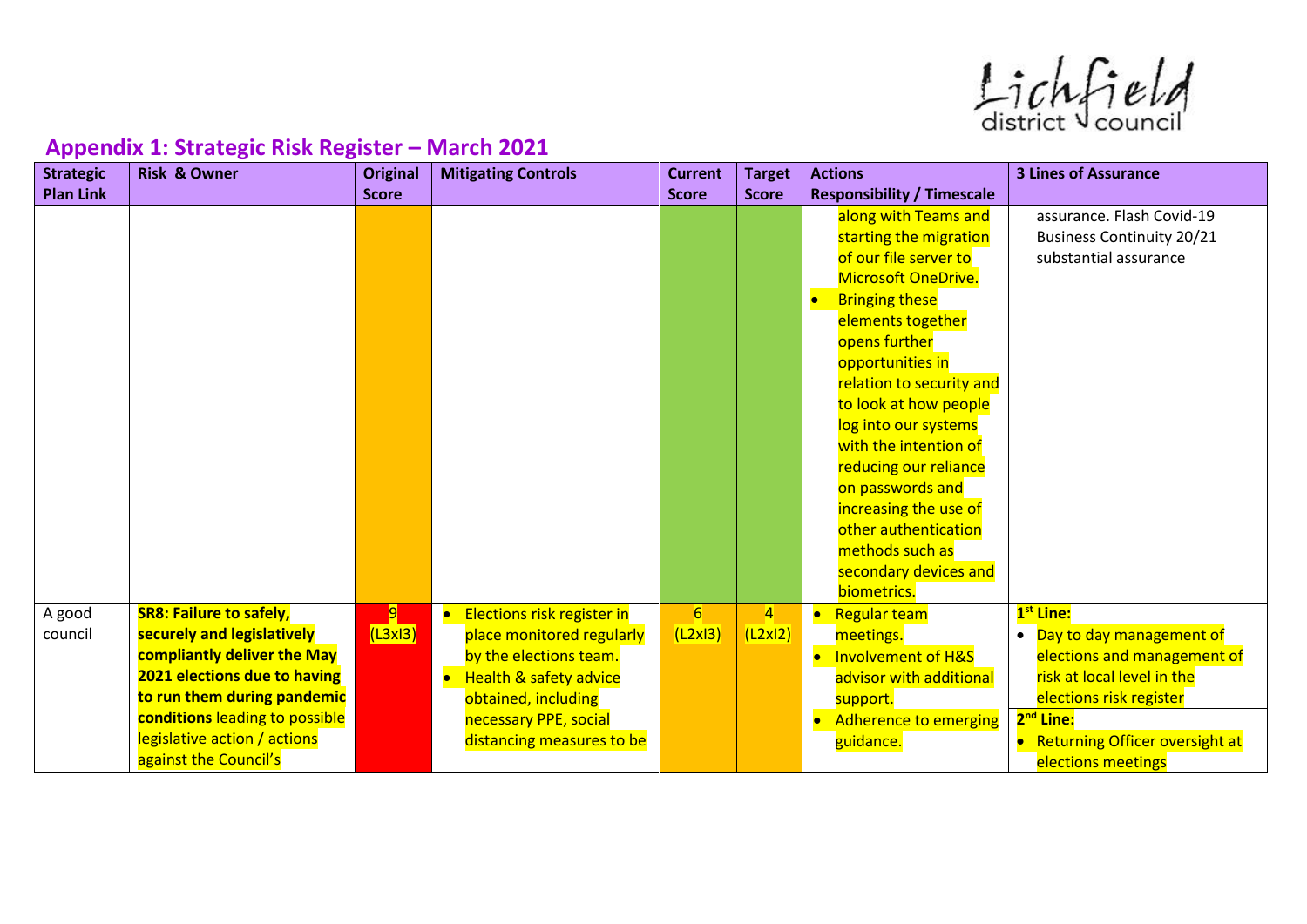$ListV$ 

| <b>Strategic</b>  | <b>Risk &amp; Owner</b>                                                                                                                                                                                                                       | <b>Original</b>            | <b>Mitigating Controls</b>                                                                                                                                                                                                                                                                                           | <b>Current</b>             | <b>Target</b>             | <b>Actions</b>                                                                                                                                                                                                                    | <b>3 Lines of Assurance</b>                                                                                                                                     |
|-------------------|-----------------------------------------------------------------------------------------------------------------------------------------------------------------------------------------------------------------------------------------------|----------------------------|----------------------------------------------------------------------------------------------------------------------------------------------------------------------------------------------------------------------------------------------------------------------------------------------------------------------|----------------------------|---------------------------|-----------------------------------------------------------------------------------------------------------------------------------------------------------------------------------------------------------------------------------|-----------------------------------------------------------------------------------------------------------------------------------------------------------------|
| <b>Plan Link</b>  |                                                                                                                                                                                                                                               | <b>Score</b>               |                                                                                                                                                                                                                                                                                                                      | <b>Score</b>               | <b>Score</b>              | <b>Responsibility / Timescale</b>                                                                                                                                                                                                 |                                                                                                                                                                 |
|                   | <b>Returning Officer /</b><br>reputational damage.<br><b>Owner: Chief Executive</b>                                                                                                                                                           |                            | put in place at polling<br>stations / count venues.<br>Covid-19 outbreak control<br>measures in place.<br>Pool of reserve staff<br>$\bullet$                                                                                                                                                                         |                            |                           | <b>Alternative venues and</b><br>$\bullet$<br>staff identified.<br><b>Returning Officer / 6 May</b><br><mark>2021</mark>                                                                                                          | <b>Coordination across the County</b><br>via Staffordshire CC, Civil<br><b>Contingencies Unit and</b><br><b>Parliamentary Area Returning</b><br>Officer (PARO). |
|                   |                                                                                                                                                                                                                                               |                            | should staff become<br>infected.<br>• Training and procedure<br>manuals in place to allow<br>for running an election in<br>a Covid environment.<br>Project plan and risk<br>$\bullet$<br>register in place and<br>actively being managed.<br><b>Additional staff recruited</b><br>$\bullet$<br>to increase capacity. |                            |                           |                                                                                                                                                                                                                                   | 3 <sup>rd</sup> Line:<br><b>External Audit and the Cabinet</b><br>Office.                                                                                       |
| A good<br>council | <b>SR9: Council strategic</b><br>leadership compromised by<br>the change in Chief Executive<br>including potential loss of<br>corporate knowledge<br><b>Owner: Chief Executive /</b><br><b>Head of Governance and</b><br>Performance / Leader | $\vert 8 \vert$<br>(L4x12) | Interim appointment<br>$\bullet$<br>underway.                                                                                                                                                                                                                                                                        | $\vert 8 \vert$<br>(L4x12) | $\overline{3}$<br>(L3x11) | <b>Recruitment activity</b><br>$\bullet$<br>progressed urgently.<br><b>Contingency plan for</b><br>failure to recruit or<br>delay in new<br>incumbent taking up<br>post.<br>Management<br>expectations in respect<br>of delivery. | 1 <sup>st</sup> Line:<br>• Leadership Team involvement<br>in the recruitment process.<br>2 <sup>nd</sup> Line:                                                  |